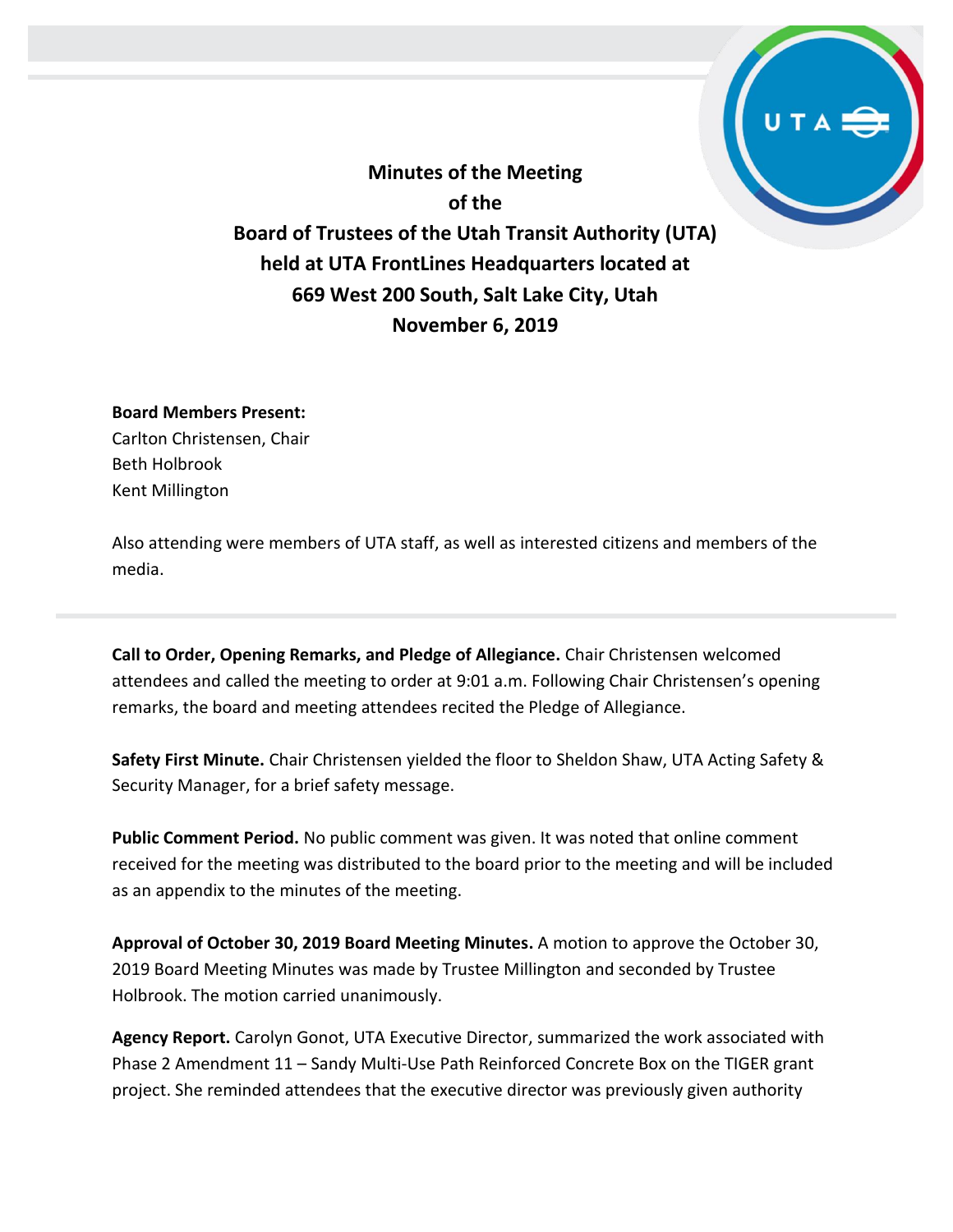through board action to execute Phase 2 construction amendments for the grant as long as the amendments stay within the project budget.

Ms. Gonot also spoke about her participation in the Utah Clean Cities clean air event at the Utah State Capital earlier in the week.

**R2019-11-01 Resolution Approving the Title VI Fare Equity Analysis for the MAX Line Ticket Vending Machine Removal.** Andrew Gray, UTA Civil Rights Compliance Officer – Title VI & DBE, was joined by Lorin Simpson, UTA Regional General Manager – Salt Lake Business Unit, and Monica Morton, UTA Fares Director. Staff explained that it would like to eliminate ticket vending machines (TVMs) along the 35M (MAX) route and reviewed the Title VI analysis associated with the removal. Discussion ensued. Questions on cash payments, communication to customers regarding the TVM removal, access to translation services, timeline for removal, preferred fare payment media, and advertisement of accepted fare media were posed by the board and answered by staff.

A motion to approve R2019-11-01 was made by Trustee Holbrook and seconded by Trustee Millington. The motion carried unanimously, with aye votes from Trustee Holbrook, Trustee Millington, and Chair Christensen.

## **Contracts, Disbursements, and Grants.**

**Disbursement: Light Rail Parts (Siemens Mobility).** Bob Biles, UTA Chief Financial Officer, described the disbursement, which authorizes payment of invoices generated using UTA's forecasted inventory for light rail parts. Discussion ensued. A question on identifying a mechanism for an annual approval for this type of expenditure was posed by the board and answered by Mr. Biles.

A motion to approve the disbursement was made by Trustee Millington and seconded by Trustee Holbrook. The motion carried unanimously.

**Pre-Procurements.** Todd Mills, UTA Senior Supply Chain Manager, stated the agency intends to issue requests for proposal on the following:

- i. New design bus stop signs
- ii. Contracted paratransit services in Utah, Box Elder, Weber, and Davis counties

**New Design Bus Stop Signs.** Mr. Mills was joined by G.J. LaBonty, UTA Manager of Customer Experience. Mr. LaBonty displayed a proposed bus stop sign. Discussion ensued. Questions on feedback from the Committee on Accessible Transportation,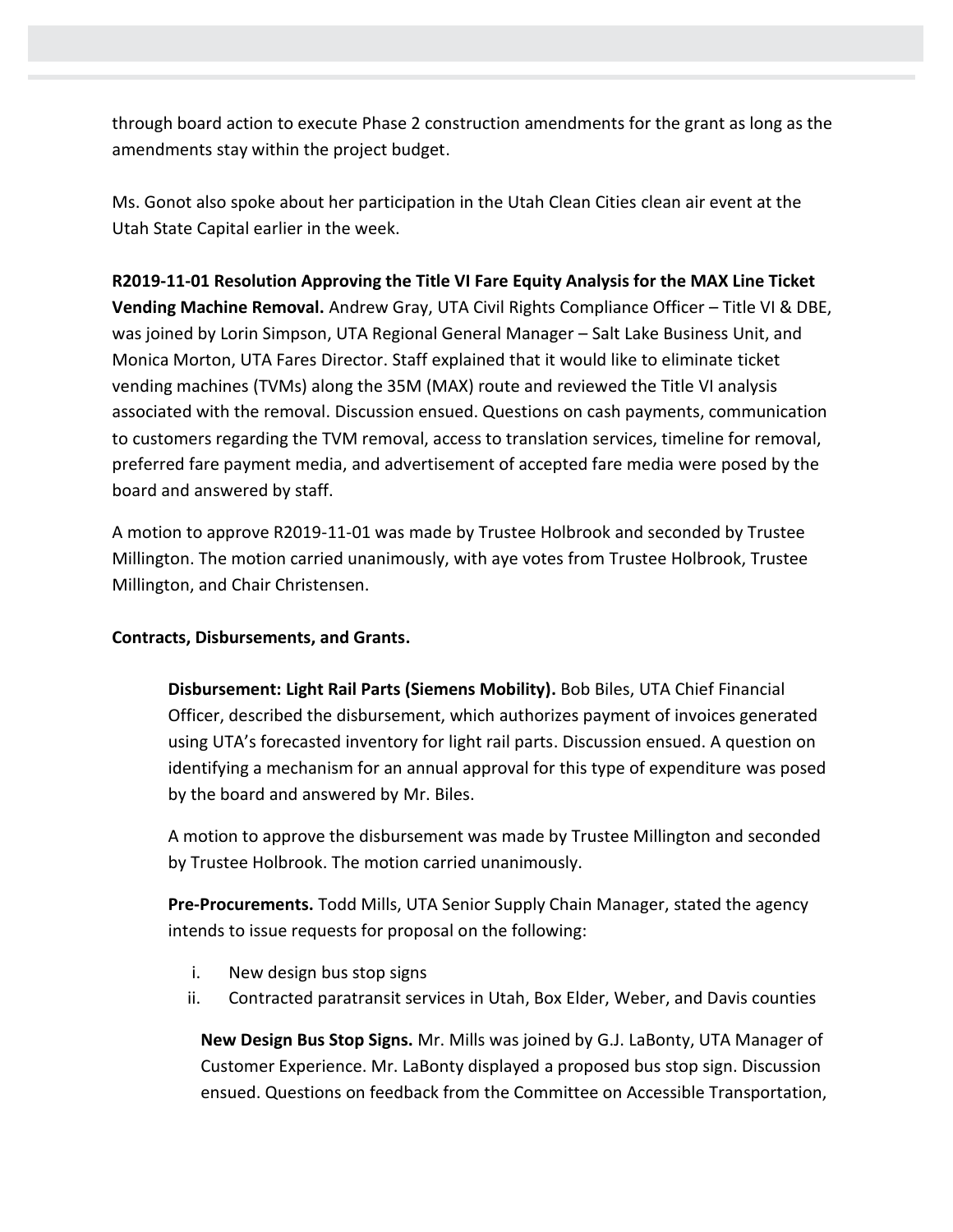options in signage to assist the blind, company contact information included on the signs, sign size, and replacement of existing signs were posed by the board and answered by staff.

**Contracted Paratransit Services in Utah, Box Elder, Weber, and Davis Counties.** Mr. Mills explained the intent to procure paratransit services under a two-year contract with six one-year extension options. Questions on the length of the term and ability to terminate the contract were posed by the board and answered by Mr. Mills.

**Grant: Pilot Program for Transit-Oriented Development Planning (Federal Transit Administration).** Mary DeLoretto, UTA Acting Chief Service Development Officer, spoke about a grant opportunity to provide funding for comprehensive station area planning work associated with a Capital Investment Grant-eligible capital project, new fixed guideway project, or core capacity improvement. UTA intends to apply for grants for 1) planning work from Provo to the Springville, Spanish Fork and Payson future stations and 2) potential new stations in Draper City and Lehi City along the Point of the Mountain corridor. Discussion ensued. A question on the application timeline was posed by the board and answered by Ms. DeLoretto.

#### **Service and Fare Approvals.**

**Fare Contract: Fidelity Investments ECO Pass.** Ms. Morton requested approval of a standard ECO pass contract with Fidelity Investments. Discussion ensued. A question on changes from the previous contract was posed by the board and answered by Ms. Morton.

A motion to approve the fare contract was made by Trustee Holbrook and seconded by Trustee Millington. The motion carried unanimously.

**Fare Contract: Salt Lake County ECO Pass.** Ms. Morton requested approval of a standard ECO pass contract with Salt Lake County.

A motion to approve the fare contract was made by Trustee Millington and seconded by Trustee Holbrook. The motion carried unanimously.

**Fare Contract: Wage Works ECO Pass.** Ms. Morton requested approval of a standard ECO pass contract with Wage Works. Discussion ensued. A question on price points for the contracts presented in today's meeting was posed by the board and answered by Ms. Morton.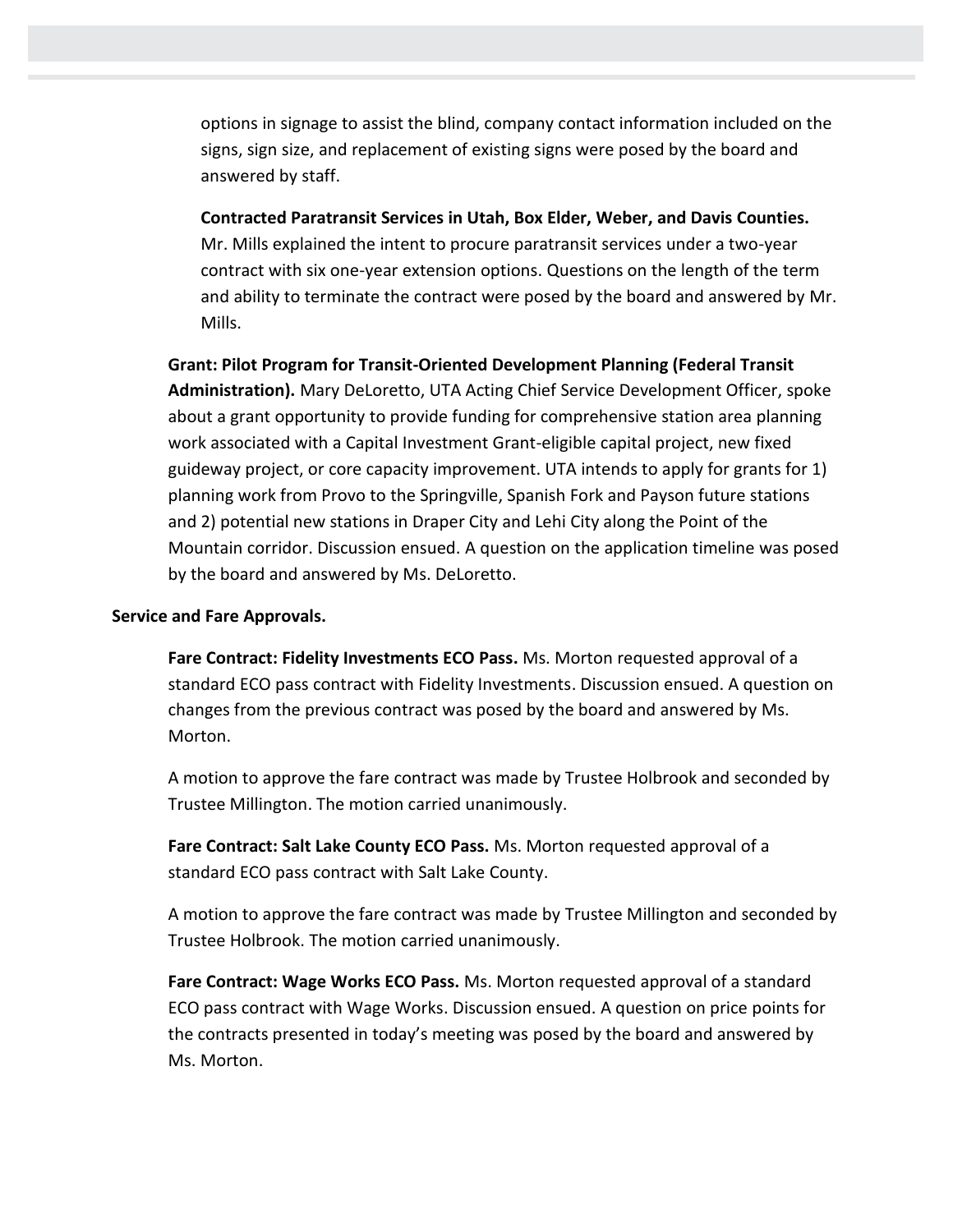A motion to approve the fare contract was made by Trustee Millington and seconded by Trustee Holbrook. The motion carried unanimously.

### **Discussion Items.**

**Pension Committee Update.** Trustee Millington summarized the report given by Cambridge Associates to the UTA pension committee on the agency's pension portfolio. He also spoke about information on the pension financial statements provided by Advance CFO. Trustee Millington reported the fund weathered the 2018 fourth quarter downturn and is doing well. Discussion ensued. Questions on retirement contribution rates and adequacy of funds contributed by the agency to pension savings were posed by the board and answered by Trustee Millington and Mr. Biles.

**Ski Bus Contract Pricing.** Ms. Morton was joined by Mr. Simpson and Andres Colman, UTA Regional General Manager – Mt. Ogden Business Unit. Staff delivered a presentation on the background of ski service, resolution passed by the previous board authorizing pricing for ski service, contract types used with resorts, revenue received through contracts, operating costs, challenges and opportunities associated with ski service contracts, and recommendations for 2019-2020 ski season agreements. Discussion ensued. Questions on ski service ridership, service in Davis County, and start dates for 2019 ski service were posed by the board and answered by staff.

#### **Other Business.**

**Next Meeting.** The next meeting of the board will be on Wednesday, November 20, 2019 at 9:00 a.m.

**Adjournment.** The meeting was adjourned at 10:03 a.m. by motion.

Transcribed by Cathie Griffiths Executive Assistant to the Board Chair Utah Transit Authority [cgriffiths@rideuta.com](mailto:cgriffiths@rideuta.com) 801.237.1945

*This document is not intended to serve as a full transcript as additional discussion may have taken place; please refer to the meeting materials, audio, or video located at <https://www.utah.gov/pmn/sitemap/notice/567903.html> for entire content.*

*This document along with the digital recording constitute the official minutes of this meeting.*